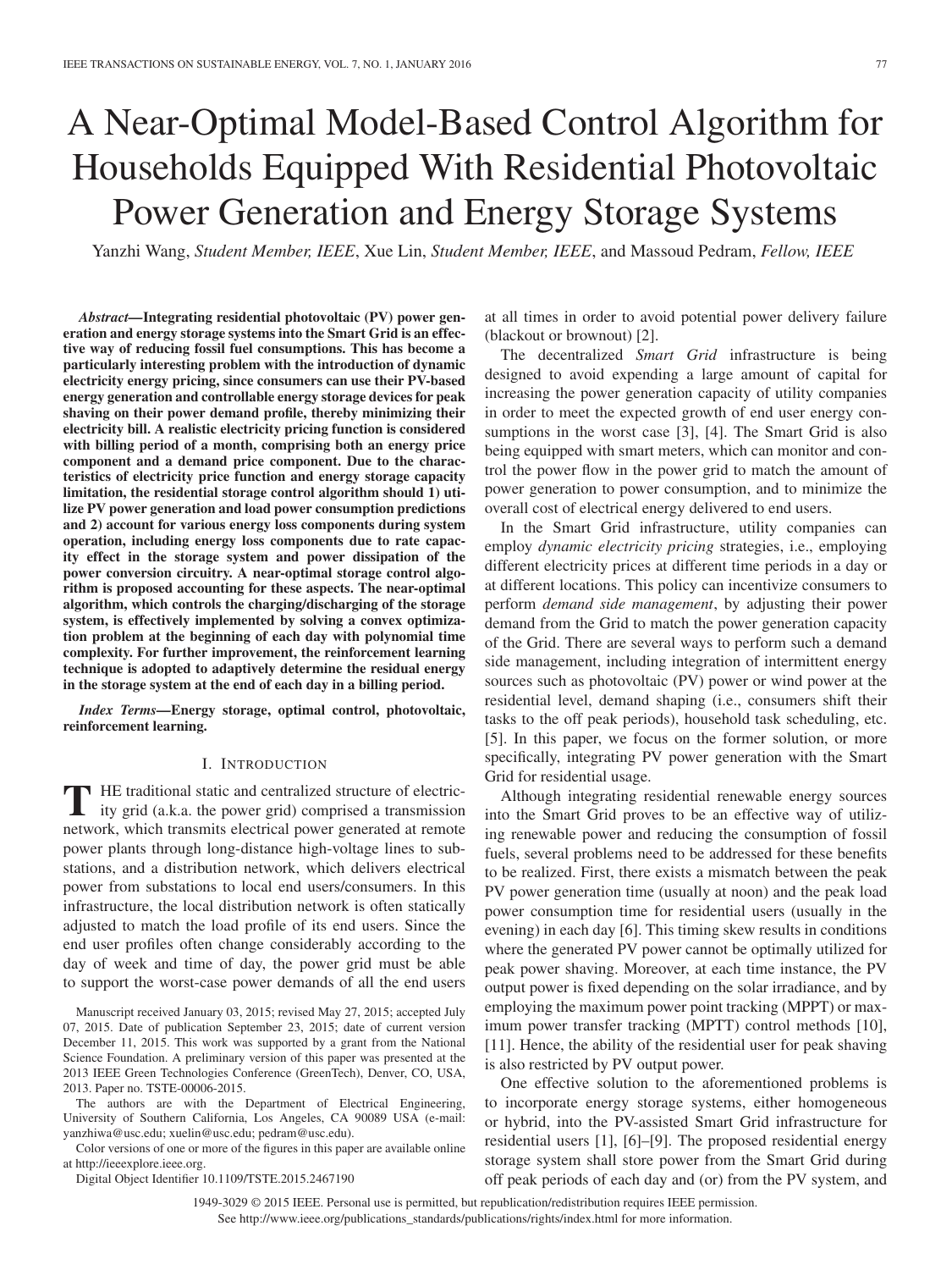provide power for the end users during the peak periods of that day for peak power shaving and energy cost reduction (since electrical energy tends to be the most expensive during these peak hours). Therefore, the design of energy pricing-aware control algorithm for the residential storage system, which controls the charging and discharging of energy storage bank(s) and the magnitude of charging/discharging current, is an important task in order for the Smart Grid technology to deliver on its promises.

Effective storage control algorithms should take into account the realistic electricity pricing function, such as [12] and [13]. It comprised both an *energy price* component, which is a timeof-usage (TOU)-dependent function indicating the unit energy price during each time period of the billing period (a day, or a month, etc.). The actual deployment [12] uses a month as the billing period, and a *demand price* component, which is an additional charge due to the peak power consumption in the billing period. The latter component is required in order to prevent a case whereby all the customers utilize their PV power generation and energy storage systems and/or schedule their loads such that a very large amount of power is demanded from the Smart Grid during low-cost (off peak) time slots, which can subsequently result in power delivery failure for the end users.

The capacity of the storage system is limited due to the relatively high cost of electrical energy storage elements. Therefore, the following two requirements need to be satisfied so that the storage controller can perform optimization of the total cost induced by both the energy price and the demand price. First, at each decision epoch of a billing period, it is important for the controller to forecast the PV power generation and load power consumption profiles. Second, the storage control algorithm should accurately account for the energy loss in the storage charging/discharging process and in power conversion circuitry to achieve optimality in total cost saving. This requirement implies taking into account accurate energy loss models for storage and power conversion circuitry in the controller's optimization framework. To satisfy the first requirement, Refs. [14]–[18] are representatives of general PV power generation and load power consumption predictions by either forecasting the complete power profiles or certain statistical characteristics of the power profiles. In [6], we have presented PV and load power profiles prediction algorithms specifically designed for a Smart Grid residential user. On the other hand, few research papers have focused on addressing the second requirement.

In this paper, we consider the case of a Smart Grid residential user equipped with local PV power generation and an energy storage system. We consider realistic electricity price function composed of both energy and demand prices, with the billing period of a month [12]. We first provide the overall system architecture and the storage power loss model used in the paper. Based on the PV power generation and load power consumption prediction results from previous papers, we present a nearoptimal storage control algorithm that properly accounts for the energy loss components due to power dissipation in the power conversion circuitries, as well as the rate capacity effect, which is the most significant portion of energy loss in the storage system. The proposed near-optimal storage control algorithm



Fig. 1. Block diagram showing the interface between PV module, storage system, residential load, and the Smart Grid.

is effectively implemented by solving a convex optimization problem with polynomial time complexity at the beginning of each day in a billing period. Moreover, we adopt reinforcement learning technique [24] to adaptively determine the amount of residual energy in the energy storage module at the end of each day in a billing period. Experimental results demonstrate that the proposed residential storage control algorithm achieves up to  $2.91 \times$  (i.e., 191% higher) enhancement in electricity cost reduction compared with baseline storage control algorithm.

The proposed algorithm is "near-optimal" in the following senses: we cannot find the optimal solution of storage control over the whole billing period (a month) because we cannot have (PV and load) prediction results over a month. Hence, we find a near-optimal solution by deriving the optimal storage control over the subsequent day and keeping a certain amount of residue energy at the end of that day. We optimally solve the storage control problem for the subsequent day, and use reinforcement learning technique to derive the optimal residue energy. The reinforcement learning technique will converge to the true optimal solution under certain circumstances, e.g., learning rate gradually decreases and the learning period is an infinite horizon [24].

The remainder of this paper is organized as follows. We describe the system modeling, price function, and overall cost function in Section II. Section III presents the power loss model of the storage system. Section IV presents the residential storage control algorithm to minimize the total energy cost over a billing period. Experimental results and conclusion are presented in Sections V and VI, respectively.

## II. SYSTEM MODELING AND COST FUNCTION

In this paper, we consider an individual Smart Grid residential user equipped with PV power generation and energy storage systems, as shown in Fig. 1. The PV system and the storage system are connected to a *residential dc-bus*, via unidirectional and bidirectional dc–dc converters, respectively. An ac-bus, which is further connected to the Smart Grid, is connected via an ac/dc interface (e.g., inverter, rectifier, and transformer circuitry) to the residential dc-bus. The residential ac load (e.g., household appliances, lighting, and heating equipments) is connected to the ac bus. In this paper, we consider the power losses in the aforementioned power conversion circuitry for realistic concern.

We adopt a *slotted time* modeling approach, i.e., all system constraints as well as decisions are provided for discrete time intervals of equal and constant length. More specifically, each day is divided into  $T$  time slots, each with a duration of  $D$ . We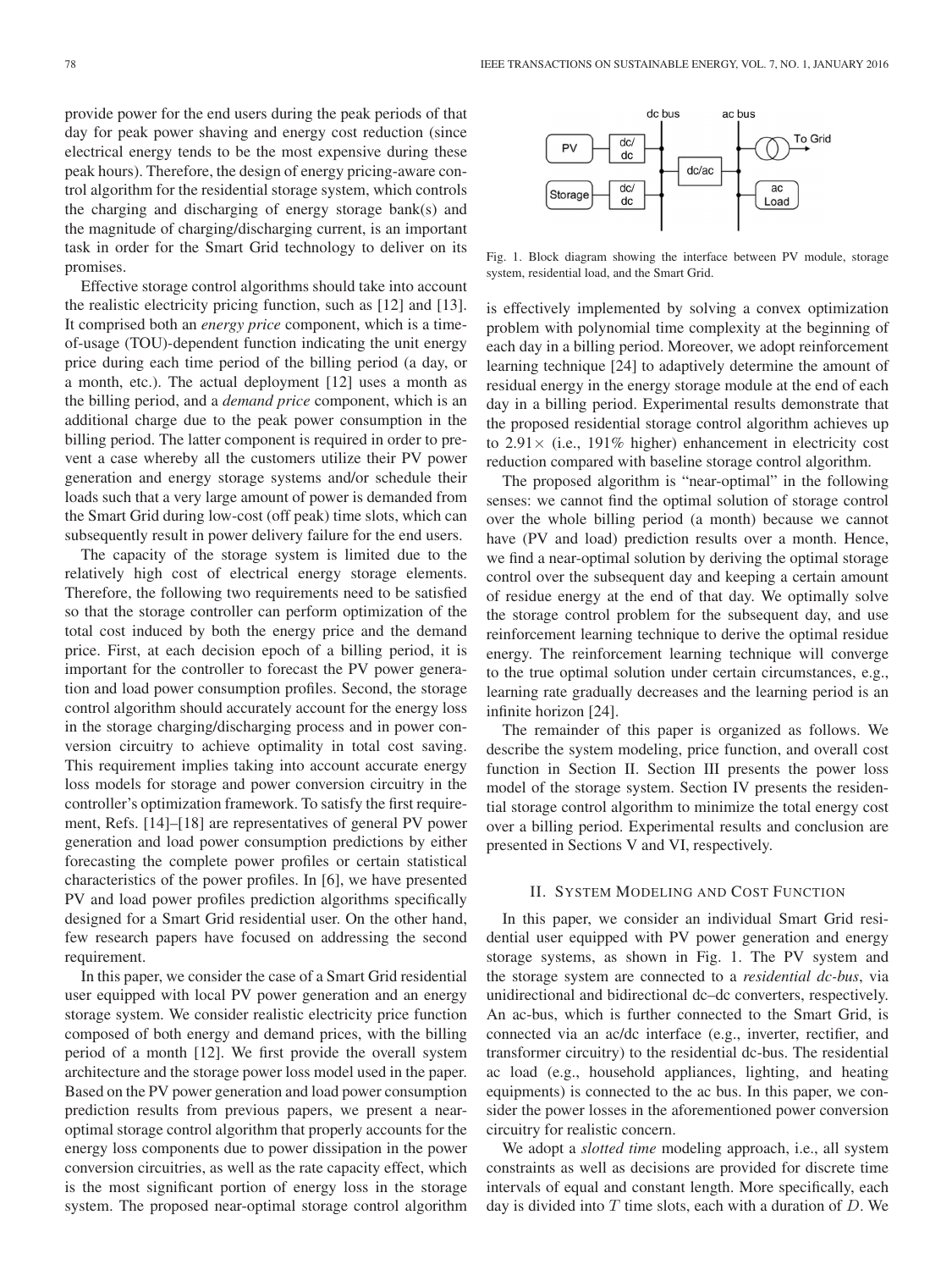use  $T = 96$  and  $D = 15$  min. Set *S* will denote the set of all T time slots in each day.

We adopt a realistic electricity price function composed of both the energy price component and the demand price component as discussed before, with a billing period of a month [12]. Consider a specific day  $i$  of a billing period. The residential load power consumption at the  $j$ th time slot of that day is denoted by  $P_{load,i}[j]$ . The output power levels of PV and storage systems at the jth time slot are denoted by  $P_{\text{pv},i}[j]$  and  $P_{\text{st},i}[j]$ , respectively. Notice that,  $P_{st,i}[j]$  may be positive (discharging from the storage), negative (charging the storage), or zero.

We assume that the PV power generation  $P_{\text{pv},i}[j]$  and residential load power consumption  $P_{load,i}[j]$  can be accurately predicted at the beginning of the *i*th day. We use  $P_{grid,i}[j]$  to denote the power required from the Smart Grid, i.e., the *grid power*, at the jth time slot of the *i*th day, where  $P_{grid,i}[j]$  can be positive (if the Smart Grid provides power for the residential usage), negative (if the residential system sells power back into the Smart Grid), or zero. More accurately, such as  $P_{load,i}[j]$ ,  $P_{\text{pv},i}[j], P_{\text{st},i}[j]$ , and  $P_{\text{grid},i}[j]$  values can be viewed as the average power generation or consumption values in the jth time slot of the ith day.

We consider realistic power conversion circuitry (i.e., their power conversion efficiency is less than 100%) in the proposed optimization framework. Accordingly, we use  $\eta_1$ ,  $\eta_2$ , and  $\eta_3$  to denote the power conversion efficiencies of the dc–dc converter between the PV system and the dc-bus, the dc–dc converter connecting between the storage system and the dc-bus, and the ac/dc power conversion interface, respectively. Those power conversion efficiency values are typically in the range of 85%– 95%. Note that the conversion efficiency is quite stable for a high-power converter in a wide range of load current levels [26], [27].

There are three *operating modes* in the system. In the first mode, both the PV system and the storage system are providing power for the residential load (i.e., the storage system is being discharged). For the jth time slot of the *i*th day, the condition that the residential system is in the first mode is given by  $P_{st,i}[j] \geq 0$ . In this case, the actual grid power  $P_{grid,i}[j]$  can be calculated by

$$
P_{\text{grid},i}[j] = P_{\text{load},i}[j] - \eta_1 \cdot \eta_3 \cdot P_{\text{pv},i}[j] - \eta_2 \cdot \eta_3 \cdot P_{\text{st},i}[j]. \tag{1}
$$

In the second mode, the storage system is being charged, and the PV system is sufficient for charging the storage. For the  $j$ th time slot of the *i*th day, the condition that the residential system is in the second mode is given by  $P_{st,i}[j] < 0$  and  $\eta_1 P_{pv,i}[j]$  +  $\frac{1}{\eta_2}P_{st,i}[j] \geq 0$ . In this mode, there is power flowing from the dcbus to the ac bus, and the actual grid power can be calculated by

$$
P_{\text{grid},i}[j] = P_{\text{load},i}[j] - \eta_1 \eta_3 \cdot P_{\text{pv},i}[j] - \frac{\eta_3}{\eta_2} \cdot P_{\text{st},i}[j]. \tag{2}
$$

In the third mode, the storage system is being charged, and the PV system is insufficient for charging the storage. In other words, the storage is simultaneously charged by the PV system and the Grid. For the jth time slot of the  $i$ th day, the condition that the residential system is in the third mode is given by  $P_{\text{st},i}[j] < 0$  and  $\eta_1 P_{\text{pv},i}[j] + \frac{1}{\eta_2} P_{\text{st},i}[j] < 0$ . In this mode, there



Fig. 2. Illustration of the relationship between  $P_{grid,i}[j]$  and  $P_{st,i}[j]$ .

is power flowing from the ac-bus to the dc-bus, and the actual grid power is given by

$$
P_{\text{grid},i}[j] = P_{\text{load},i}[j] - \frac{1}{\eta_3} \cdot \left( \eta_1 P_{\text{pv},i}[j] + \frac{1}{\eta_2} P_{\text{st},i}[j] \right). \tag{3}
$$

Each of equations  $(1)$ – $(3)$  is a linear and monotonically decreasing function of  $P_{st,i}[j]$  when  $P_{pv,i}[j]$  and  $P_{load,i}[j]$  values are given. Fig. 2 provides an illustration of the relationship between  $P_{\text{grid},i}[j]$  and  $P_{\text{st},i}[j]$ . The relationship between  $P_{\text{grid},i}[j]$  and  $P_{\text{st},i}[j]$  satisfies (3) in region 1  $(\eta_1 P_{\text{pv},i}[j] +$  $\frac{1}{\eta_2} P_{\text{st},i}[j] < 0$ , satisfies (2) in region 2  $(P_{\text{st},i}[j] < 0$  and  $\eta_1 P_{\text{pv},i}[j] + \frac{1}{\eta_2} P_{\text{st},i}[j] \ge 0$ , and satisfies (1) in region 3  $(P_{st,i}[j] \geq 0)$ . Thus,  $P_{grid,i}[j]$  is a piecewise linear and monotonically decreasing function of  $P_{st,i}[j]$ .  $P_{grid,i}[j]$  is also a convex function of  $P_{st,i}[j]$  since the derivative of  $P_{grid,i}[j]$  with respect to  $P_{st,i}[j]$  is nondecreasing (as shown in Fig. 2).

As specified in [12] and [13], the electricity price function is preannounced by the utility company just before the start of each billing period, and it will not change until possibly the start of the next billing period. We use a general electricity price function as follows. We use  $\text{Price}_E[j]$  to denote the unit energy price at the jth time slot of a day. Then the cost we actually pay in a billing period due to the energy price component is given by

$$
\text{Cost}_E = \sum_{i=1}^{30} \sum_{j=1}^{96} \text{Price}_E[j] \cdot P_{\text{grid},i}[j] \cdot D. \tag{4}
$$

The demand price component, on the other hand, is charged for the peak power drawn from the Grid over certain time periods in a billing period. A generic definition of the demand price is given as follows. Let  $S_1, S_2, \ldots, S_N$  be N different nonempty subsets of the original set *S* of time slots, each of which corresponds to a specific time period, named by the term *price period*, in a day. A price period does not necessarily need to be continuous in time. For example, a price period can span from 10:00 to 12:59 and then from 17:00 to 19:59, as shown in [12]. Also those price periods in a day do not need to be mutually exclusive. We use  $j \in S_k$  to denote the statement that the *j*th time slot in a day belongs to the  $k$ th price period. Let Price $D_k$  denote the demand price charged over each kth price period  $S_k$ . Then the cost we have to pay in a billing period due to the demand price component is given by

$$
Cost_D = \sum_{k=1}^{N} \text{Price}_{D,k} \cdot \max_{1 \le i \le 30, j \in S_k} P_{\text{grid},i}[j]. \tag{5}
$$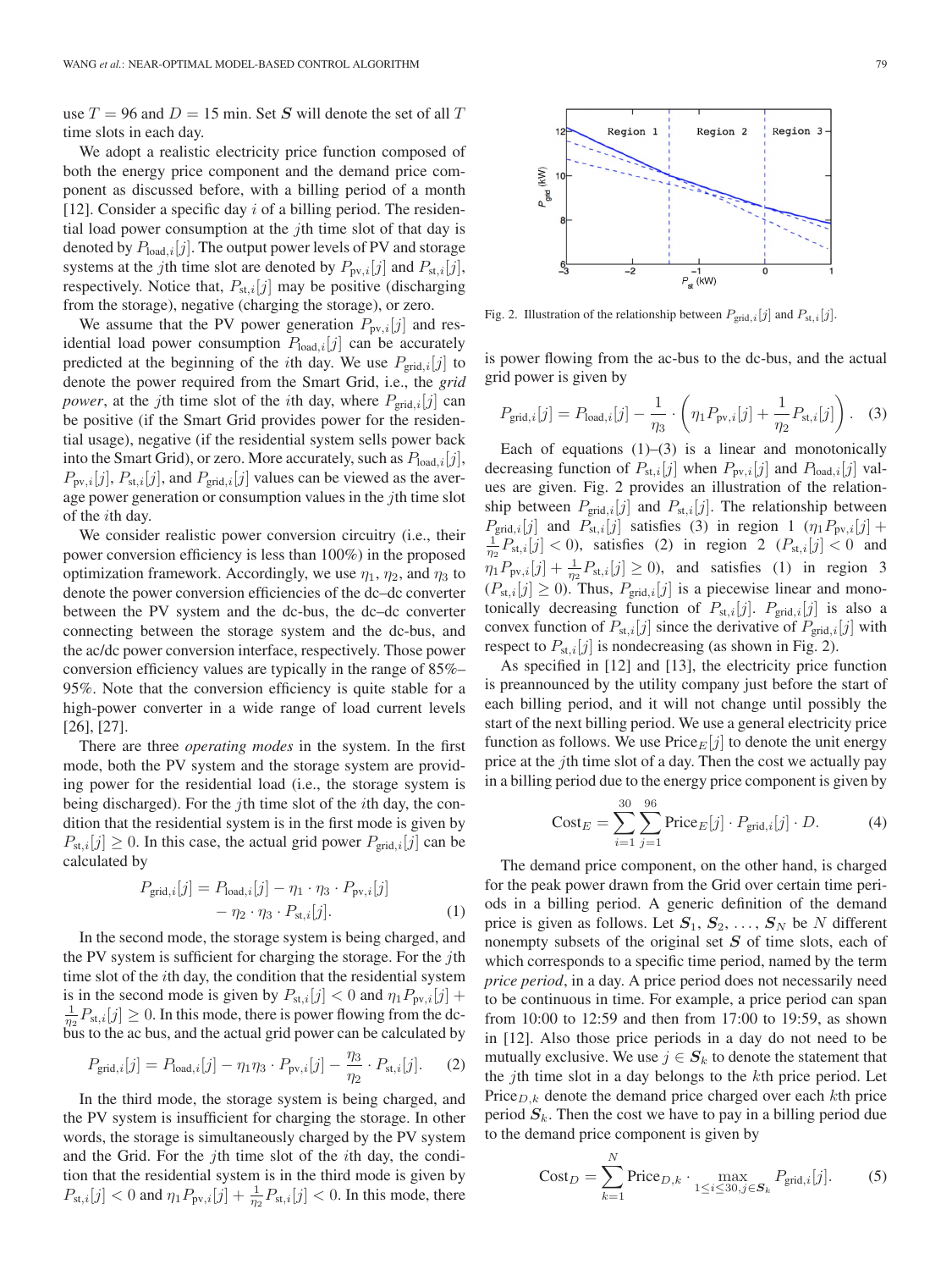Obviously, the actual total cost for the residential user in a billing period (i.e., a month) is the sum of the two aforesaid cost components.

### III. STORAGE POWER MODEL

The most significant cause of power losses in the storage system, which is typically made of lead-acid batteries or Li-ion batteries, is the rate capacity effect of batteries [19]. To be more specific, high discharging current of the battery will reduce the amount of available energy that can be extracted from the battery, thereby reducing the battery service life between fully charged and fully discharged states [19]. In other words, highpeak-pulsed discharging current will deplete much more of the battery's stored energy than a smooth workload with the same total energy demand. We use *discharging efficiency* of a battery to denote the ratio of the battery's output current to the degradation rate of its stored charge. Then the rate capacity effect specifies the fact that the discharging efficiency of a battery decreases with the increase of the battery's discharging current. The rate capacity effect also affects the energy loss in the battery during the charging process in a similar way.

The rate capacity effect can be captured using the Peukert's formula [19], an empirical formula specifying the battery charging and discharging efficiencies as functions of the charging current  $I_c$  and the discharging current  $I_d$ , respectively,

$$
\eta_{\text{rate},c}(I_c) = \frac{1}{(I_c/I_{\text{ref}})^{\alpha_c}}, \quad \eta_{\text{rate},d}(I_d) = \frac{1}{(I_d/I_{\text{ref}})^{\alpha_d}} \quad (6)
$$

where  $\alpha_c$  and  $\alpha_d$  are Peukert's coefficients, and their values are typically in the range of 0.1–0.3 (we derive the  $\alpha_c$  and  $\alpha_d$  values from our actual battery measurements [21]);  $I_{ref}$  denotes the *reference current* of the battery, which is proportional to the battery's nominal capacity  $C_{\text{nom}}$ . Typically,  $I_{\text{ref}}$  is set to  $C_{\text{nom}}/20$ , indicating that it takes 20 h to fully discharge the battery using discharging current  $I_{\text{ref.}}$ <sup>1</sup>

We name  $I_c/I_{ref}$  and  $I_d/I_{ref}$  the battery's normalized charging current and normalized discharging current, respectively. Notice that the efficiency values  $\eta_{\text{rate},c}$  ( $I_c$ ) and  $\eta_{\text{rate},d}$  ( $I_d$ ) in (6) are greater than 100% if the magnitude of the normalized charging or discharging current is less than one, which implies that the aforementioned Peukert's formula is not accurate in this case. We modify the Peukert's formula such that the efficiency values  $\eta_{\text{rate},c}$  ( $I_c$ ) and  $\eta_{\text{rate},d}$  ( $I_d$ ) become equal to 100% if the magnitude of the normalized charging/discharging current is less than one. In other words, the battery suffers from no rate capacity effect in this case.  $\eta_{\text{rate},c}$  ( $I_c$ ) and  $\eta_{\text{rate},d}$  ( $I_d$ ) are still given by (6) if the magnitude of normalized charging/discharging current is greater than one.

We denote the increase/degradation rate of storage energy in the jth time slot of the *i*th day by  $P_{st,in,i}[j]$ , which may be positive (i.e., discharging from the storage and the amount of energy decreases), negative (i.e., charging the storage and the



Fig. 3. Relationship between  $P_{st,i}[j]$  and  $P_{st,in,i}[j]$  in two types of batteries.

amount of energy increases), or zero. The unit of  $P_{st,in,i}[j]$  will be similar to that of power since it denotes the increase/decrease rate of storage energy. Based on the modified Peukert's formula, the relationship between  $P_{st,in,i}[j]$  and the storage output power  $P_{\text{st},i}[j]$  is given by<sup>2</sup>

$$
P_{\text{st},i}[j] = \begin{cases} V_{\text{st}} \cdot I_{\text{st,ref}} \cdot \left( \frac{P_{\text{st,in},i}[j]}{V_{\text{st}} \cdot I_{\text{st,ref}}} \right)^{\beta_1}, & \text{if } \frac{P_{\text{st,in},i}[j]}{V_{\text{st}} \cdot I_{\text{st,ref}}} > 1\\ P_{\text{st,in},i}[j], & \text{if } -1 \le \frac{P_{\text{st,in},i}[j]}{V_{\text{st}} \cdot I_{\text{st,ref}}} \le 1\\ -V_{\text{st}} \cdot I_{\text{st,ref}} \cdot \left( \frac{|P_{\text{st,in},i}[j]|}{V_{\text{st}} \cdot I_{\text{st,ref}}} \right)^{\beta_2}, & \text{if } \frac{P_{\text{st,in},i}[j]}{V_{\text{st}} \cdot I_{\text{st,ref}}} < -1\\ \end{cases} \tag{7}
$$

where  $V_{st}$  is the storage terminal voltage and is supposed to be (near-) constant;  $I_{\text{st,ref}}$  is the reference current of the storage system, which is proportional to its nominal capacity  $C_{\text{st,nom}}$ given in ampere-hours (Ah). When comparing (6) with (7), we observe that the relationship between  $\beta_1$ ,  $\beta_2$  and  $\alpha_d$ ,  $\alpha_c$ , i.e.,  $\beta_1 = \frac{1}{1+\alpha_d}$  and  $\beta_2 = \frac{1}{1-\alpha_c}$ . Coefficient  $\beta_1$  is in the range of 0.8–0.9, whereas coefficient  $\beta_2$  is in the range of 1.1–1.3.

One can observe that when the storage discharging (or charging) current is the same, the discharging (or charging) efficiency becomes higher (i.e., the rate capacity effect becomes less significant) when the nominal capacity of the storage system is larger.

We use function  $P_{st,i}[j] = f_{st}(P_{st,in,i}[j])$  to denote the relationship between  $P_{st,i}[j]$  and  $P_{st,in,i}[j]$ . An important observation is that such a function is a concave and monotonically increasing function over the input domain  $-\infty < P_{\text{st,in},i}[j]$  $\infty$ , as shown in Fig. 3. The concavity of function  $f_{st}(P_{st,in,i}[j])$ is a result from characteristics of (7), i.e., coefficient  $\beta_1$  is smaller than one and coefficient  $\beta_2$  is larger than one. Due to the monotonicity property,  $P_{st,in,i}[j]$  is also a monotonically increasing function of  $P_{st,i}[j]$ , denoted by  $P_{st,in,i}[j] =$  $f_{\rm st}^{-1}$   $(P_{\rm st,i}[j])$ . We can see from Fig. 3 that a lead-acid batterybased storage system has more significant energy loss due to rate capacity effect than a Li-ion battery-based storage system. However, the lead-acid battery-based storage system is more often deployed in real household scenarios due to cost considerations (the capital cost of lead-acid battery is only 100–200 \$/kWh, whereas that of Li-ion battery is  $> 600$  \$/kWh [20]).

<sup>&</sup>lt;sup>1</sup>Since *I*<sub>ref</sub> is a very small current compared with battery capacity, it is typically safe to assume that the battery efficiency is close to 100% when charging/discharging using *I*ref.

<sup>&</sup>lt;sup>2</sup>Note that there is an absolute value calculation in the third term because  $P_{\text{st},\text{in},i}[j]$  is negative in this case. In the first term,  $P_{\text{st},\text{in},i}[j]$  is positive, and therefore, there is no need for the absolute value calculation.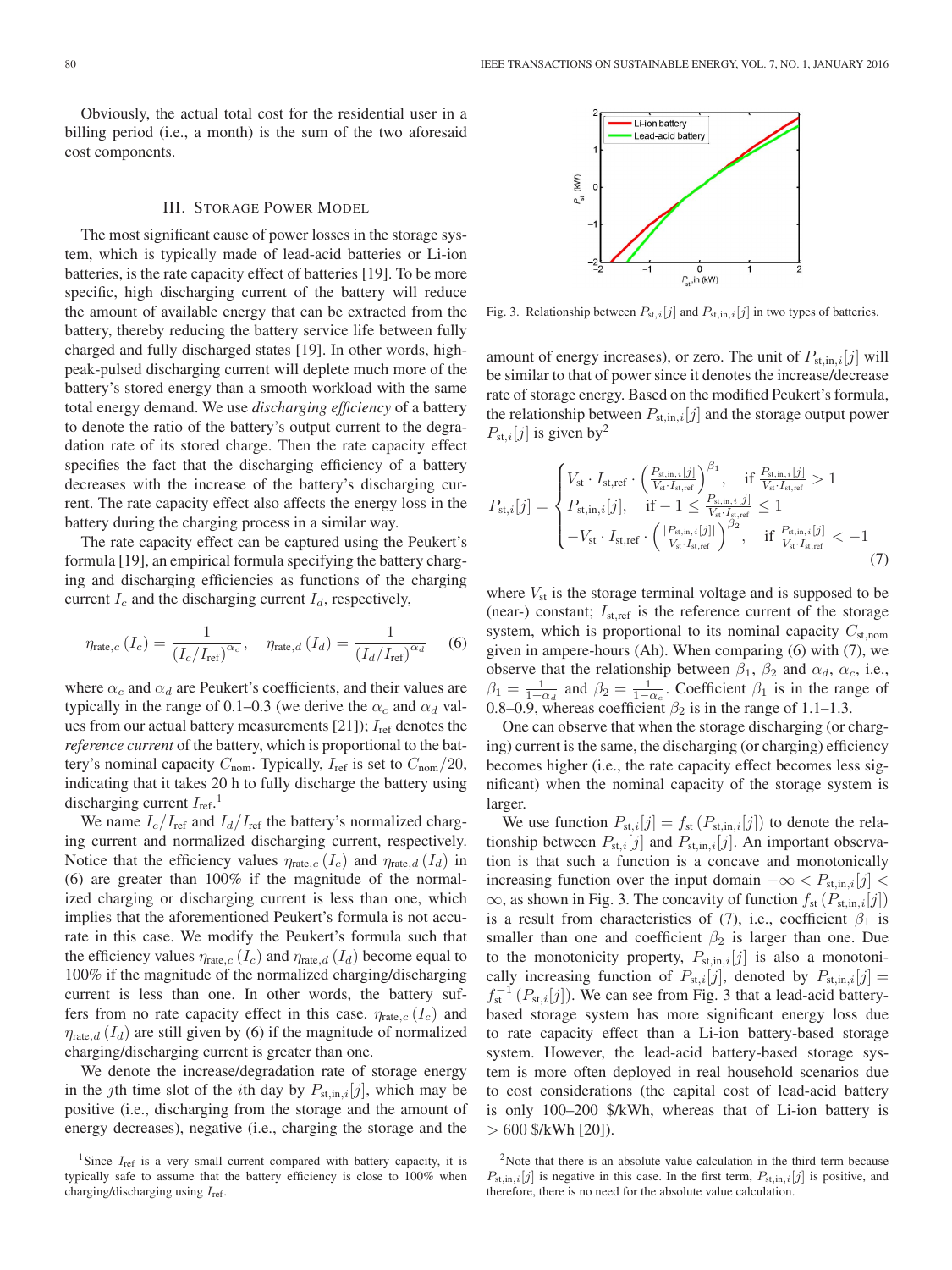## IV. OPTIMAL CONTROL ALGORITHM OF RESIDENTIAL STORAGE SYSTEM

In this section, we introduce the proposed near-optimal residential storage control algorithm in detail, which could effectively utilize the combination of PV power generation and load power consumption prediction results to minimize the total electricity cost, including both the energy price and the demand price, over each billing period (i.e., a month).

The storage control optimization problem is performed at time 00:00 (i.e., at the beginning) of each day in the billing period. To be more realistic, we assume that the prediction results of PV power generation and load power consumption profiles at each ith day are not available before time 00:00 of that day. We further assume that the PV power generation and load power consumption profiles at each day, i.e.,  $P_{\text{pv},i}[j]$ and  $P_{load,i}[j]$  for  $1 \leq j \leq 96$ , can be accurately predicted from the weather forecast and prediction algorithms presented in our previous work [6]. At time 00:00 of each ith day, the storage controller performs optimization to find the optimal storage system output power profile  $P_{st,i}[j]$  for  $1 \leq j \leq 96$  throughout the day, which is equivalent to finding the charging/discharging current profile of the storage system.

In this section, we first introduce the storage control optimization performed at the beginning of a billing period (i.e., at time 00:00 of day  $i = 1$ ), in order to achieve a balance between the expected  $Cost_E$  (induced by the energy price component) and expected  $Cost<sub>D</sub>$  (induced by the demand price component) values. In this way, we can minimize the total expected energy cost. Next, we introduce the storage control optimization performed at the beginning of the other days in the billing period. Finally, we provide a reinforcement learning technique [24] to adaptively determine the amount of residual energy in the energy storage module at the end of each day in a billing period.

Although in reality we control the output power  $P_{st,i}[j]$  $(1 \le i \le 30, 1 \le j \le 96)$  of the storage system during the system operation, we use  $P_{\text{st},\text{in},i}[j]$   $(1 \le i \le 30, 1 \le j \le 96)$ as the control variables in the optimal storage control problem formulation since it can help transform the optimal storage control problem into a standard convex optimization problem. We observe from  $(1)$ ,  $(2)$ ,  $(3)$ , and  $(7)$  that the grid power  $P_{\text{grid},i}[j]$  ( $1 \le i \le 30, 1 \le j \le 96$ ) is a monotonically decreasing function of  $P_{st,in,i}[j]$ , denoted by  $P_{grid,i}[j]$  =  $f_{\text{grid}}(P_{\text{st},\text{in},i}[j])$ , over the input domain  $-\infty < P_{\text{st},\text{in},i}[j]$  $\infty$ . Again, we have  $P_{st, \text{in}, i}[j] = f_{grid}^{-1}(P_{grid, i}[j])$ . Furthermore,  $P_{\text{grid},i}[j] = f_{\text{grid}}(P_{\text{st},\text{in},i}[j])$  is a convex function of the control variable  $P_{st,in,i}[j]$  according to the rules of convexity in function compositions [22], due to the following two reasons: 1)  $P_{\text{grid},i}[j]$  is a convex and monotonically decreasing function of  $P_{st,i}[j]$  and 2)  $P_{st,i}[j] = f_{st}(P_{st,in,i}[j])$  is a concave function of  $P_{\text{st.in.}i}[j]$ .

At any time in a billing period, let Peak<sub>k</sub>  $(1 \leq k \leq N)$  denotes the peak grid power consumption value that is *observed so far* over the kth price period in the billing period of interest (cf. Section II). Obviously, such Peak<sub>k</sub> values are initialized to zero at the beginning of the billing period, and are updated at the end of each day according to the actual grid power consumption profiles.

At the beginning of the billing period, i.e., time 00:00 of day 1, the amount of energy stored in the storage system is  $E_{\text{st,ini},1}$ . The amount of stored energy at the beginning (time 00:00) of other day  $i$  ( $i \neq 1$ ) is denoted by  $E_{\text{st,ini},i}$ , which is determined by the storage controller. The full energy capacity of the energy storage system is  $E_{\text{st,full}}$ .

## *A. Storage Control Optimization at the Beginning of a Billing Period*

We introduce the storage control optimization at the beginning of a billing period (i.e., at time 00:00 of day  $i = 1$ ), in order to achieve a desirable balance between the expected  $\text{Cost}_E$  and expected  $\text{Cost}_D$  values. At that time, we have Peak<sub>k</sub> = 0 for  $1 \le k \le N$ . The storage controller is only aware of the PV power generation and load power consumption profiles in the first day of the billing period, i.e.,  $P_{\text{pv},1}[j]$  and  $P_{load,1}[j]$  for  $1 \leq j \leq 96$ . The storage controller finds the optimal  $P_{\text{st},\text{in},1}[j]$  profile for  $1 \leq j \leq 96$ . The objective of the storage controller is to minimize the estimated total electricity cost in the billing period. Then the *O*ptimal *S*torage *C*ontrol problem performed at the *B*eginning of a billing period (the OSC-B problem) is formally described as follows.

*1) OSC-B Problem Formulation: Given* the PV power generation and load power consumption profiles of the first day in the billing period, i.e.,  $P_{\text{pv},1}[j]$  and  $P_{\text{load},1}[j]$  for  $1 \leq j \leq 96$ , the initial storage energy  $E_{\text{st,ini,1}}$  at time 00:00, and full energy capacity  $E_{\text{st,full}}$ .

**Find** the optimal  $P_{\text{st,in},1}[j]$  profile for  $1 \leq j \leq 96$ .

*Minimize* the estimated total electricity cost in the billing period, which is given by

$$
\begin{aligned} \n\text{Cost}_D &+ \text{Cost}_E \\ \n&= 30 \cdot \sum_{j=1}^{96} \text{Price}_E[j] \cdot P_{\text{grid},1}[j] \cdot D \\ \n&+ \sum_{k=1}^{N} \text{Price}_{D,k} \cdot \max \left( \text{Peak}_k, \max_{j \in S_k} P_{\text{grid},1}[j] \right). \n\end{aligned} \tag{8}
$$

*Subject to* the following constraints: For each  $1 \leq j \leq 96$ 

$$
- P_{\max,c} \leq P_{\text{st,in},1}[j] \leq P_{\max,d} \tag{9}
$$

$$
0 \le E_{\text{st,ini},1} - \sum_{l=1}^{j} P_{\text{st,in},1} [l] \cdot D \le E_{\text{st,full}} \tag{10}
$$

$$
E_{\text{st,ini},1} - \sum_{j=1}^{96} P_{\text{st,in},1}[j] \cdot D \ge E_{\text{st,ini},1}.\tag{11}
$$

In the OSC-B problem formulation, the objective function (8) is the estimated total electricity cost in the whole billing period, where we use the PV and load profiles of the first day, i.e.,  $P_{\text{pv},1}[j]$  and  $P_{\text{load},1}[j]$  for  $1 \leq j \leq 96$ , as a representation for the whole billing period. This is because the storage controller is only aware of the PV power generation and load power consumption profiles in the first day. Constraint (9) represents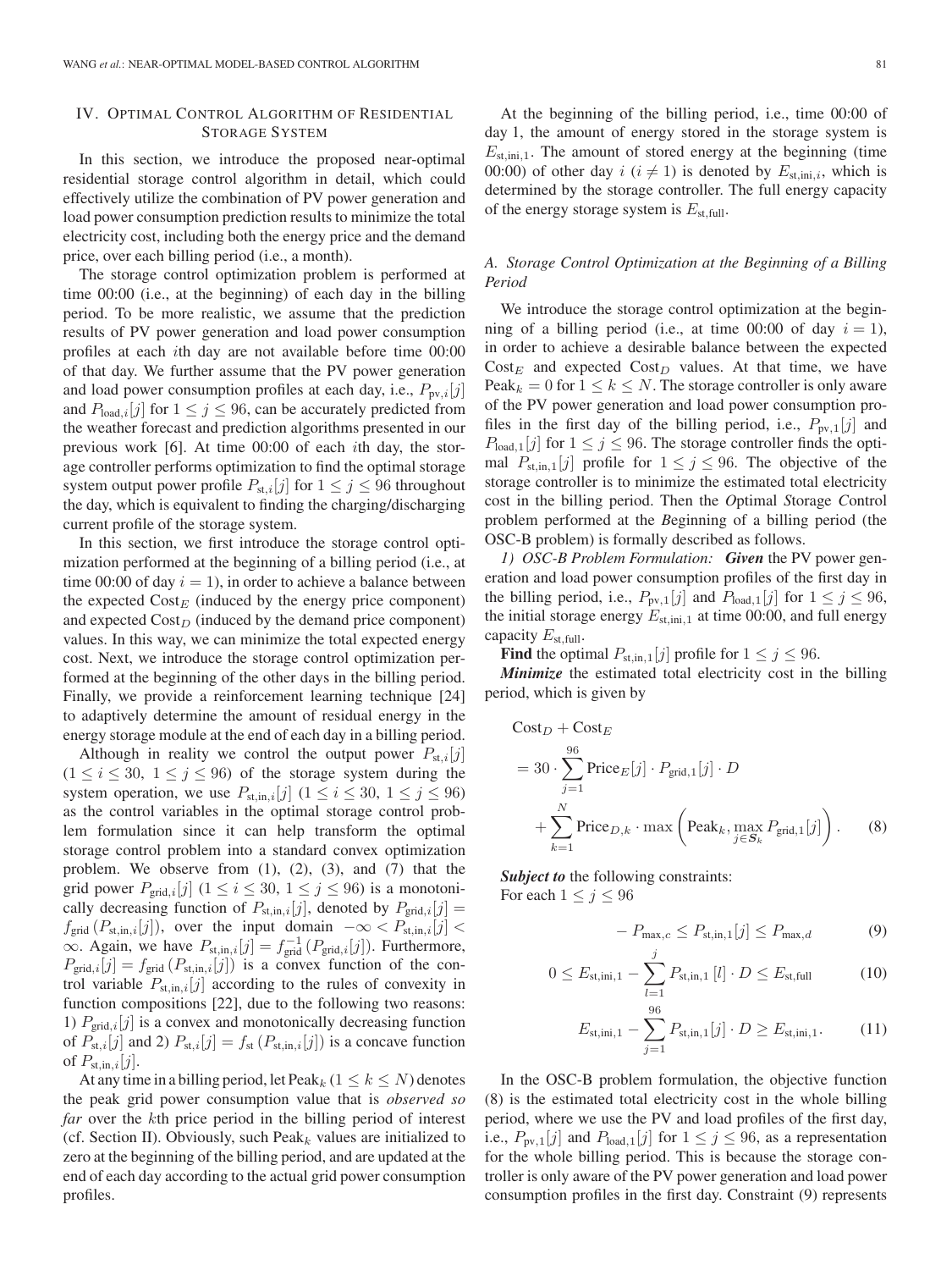the restrictions on the maximum allowable amount of power flowing into and out of the storage system during charging and discharging, respectively. Constraint (10) ensures that the storage energy can never become less than zero or exceed a maximum value  $E_{\text{st,full}}$  throughout the day. Finally, constraint (11) ensures that the remaining storage energy at the end of day, which is required for performing peak power shaving on the next day, is no less than the initial value  $E_{\text{st,ini,1}}$ .

The OSC-B problem is a standard convex optimization problem due to the following two reasons.

- 1) The objective function (8) is a convex objective function because the pointwise maximum function of a set of convex functions is still a convex function.
- 2) The other constraints are all convex (or linear) inequality constraints of optimization variables.

Although the OSC-B problem is formulated as a convex optimization problem, and therefore, it can be solved optimally with a polynomial time complexity using convex optimization algorithms [22], it is difficult to directly solve the OSC-B problem using standard convex optimization tools such as CVX [23] or the *fmincon* function in MATLAB. This is because the function  $P_{grid,i}[j] = f_{grid}(P_{st,in,i}[j])$  is nondifferentiable at several points, and typical convex optimization tools only accept differentiable objective functions. To address this issue, we use a piecewise linear function to approximate the function  $f_{grid}(P_{st,in,i}[j])$ , and then transform the OSC-B problem into a linear programming problem (note that all the constraints are linear constraints), which could be optimally solved using standard optimization tools in polynomial time complexity. Details are omitted due to space limitation. Similar method will also be applied to the optimal storage problem as shall be discussed in Section IV-B.

# *B. Storage Control Optimization at the Beginning of the Other Days*

We introduce the storage control optimization at the beginning of the other days in the billing period (i.e., days 2, 3, and so on). Suppose that we are at the beginning of the ith day of the billing period of interest. At that time, the  $Peak_k$  values may not be zero any more. The storage controller is aware of the PV power generation and load power consumption profiles in the *i*th day, i.e.,  $P_{\text{pv},i}[j]$  and  $P_{\text{load},i}[j]$  for  $1 \leq j \leq 96$ . The storage controller derives the optimal  $P_{st,in,i}[j]$  profile for  $1 \leq j \leq 96$ . The objective of the storage controller is to minimize *the increase of the electricity cost* in the ith day of the billing period, as will be formally described below. The *O*ptimal *S*torage *C*ontrol problem performed at the beginning of the *O*ther days in the billing period (the OSC-O problem) is formally described as follows.

*1) OSC-O Problem Formulation: Given* the PV power generation and load power consumption profiles of the ith day in the billing period, i.e.,  $P_{\text{pv},i}[j]$  and  $P_{\text{load},i}[j]$  for  $1 \leq j \leq 96$ , and the initial storage energy  $E_{\text{st,ini},i}$  at time 00:00.

**Find** the optimal  $P_{st,in,i}[j]$  profile for  $1 \leq j \leq 96$ .

*Minimize* the increase in the electricity cost in the ith day, which is given by

$$
\sum_{j=1}^{96} \text{Price}_E[j] \cdot P_{\text{grid},i}[j] \cdot D
$$
  
+ 
$$
\sum_{k=1}^{N} \text{Price}_{D,k} \cdot \left( \max \left( \text{Peak}_k, \max_{j \in S_k} P_{\text{grid},i}[j] \right) - \text{Peak}_k \right)
$$
  
(12)

or equivalently, minimize

$$
\sum_{j=1}^{96} \text{Price}_E[j] \cdot P_{\text{grid},i}[j] \cdot D
$$
  
+ 
$$
\sum_{k=1}^{N} \text{Price}_{D,k} \cdot \max\left(\text{Peak}_k, \max_{j \in S_k} P_{\text{grid},i}[j]\right).
$$
 (13)

*Subject to* the following constraints: For each  $1 \le j \le 96$ 

$$
- P_{\max,c} \leq P_{\text{st,in},i}[j] \leq P_{\max,d} \tag{14}
$$

$$
0 \le E_{\text{st,ini},i} - \sum_{l=1}^{j} P_{\text{st,in},i} [l] \cdot D \le E_{\text{st,full}} \tag{15}
$$

$$
E_{\text{st,ini},i} - \sum_{j=1}^{96} P_{\text{st,in},i}[j] \cdot D \ge E_{\text{st,res}}.
$$
 (16)

In the OSC-O problem formulation, the objective function (12) is the increase of the electricity cost in the ith day of the billing period of interest. The objective function comprised two parts: 1) the energy price-induced electricity cost in the ith day of the billing period, given by the first term of (12) and 2) the increase in the demand price-induced electricity cost in the billing period of interest, given by the second term of (12). The constraints in the OSC-O problem are similar to the constraints in the OSC-B problem discussed in Section IV-A. However, in constraint (16), the minimum storage energy at the end of the day is set to be  $E_{\text{st,res}}$ , which is adaptively updated using a reinforcement learning technique [24]. We will introduce the learning of the optimal  $E_{\text{st,res}}$  value in Section IV-C.

Again, similar to the OSC-B problem, the OSC-O problem has convex objective function (12), and linear inequality constraints (14)–(16), of optimization variables. Therefore, the OSC-O problem can also be optimally solved in polynomial time complexity using standard convex optimization methods [22], [23].

## *C. Reinforcement Learning Technique to Derive the Optimal Amount of Residual Energy*

The limitation on residual energy is critical for the performance of storage control algorithm. A large amount of residual energy (suppose the battery is nearly fully charged) will degrade the capability of the storage module to store future redundant energy, whereas a small amount of residual energy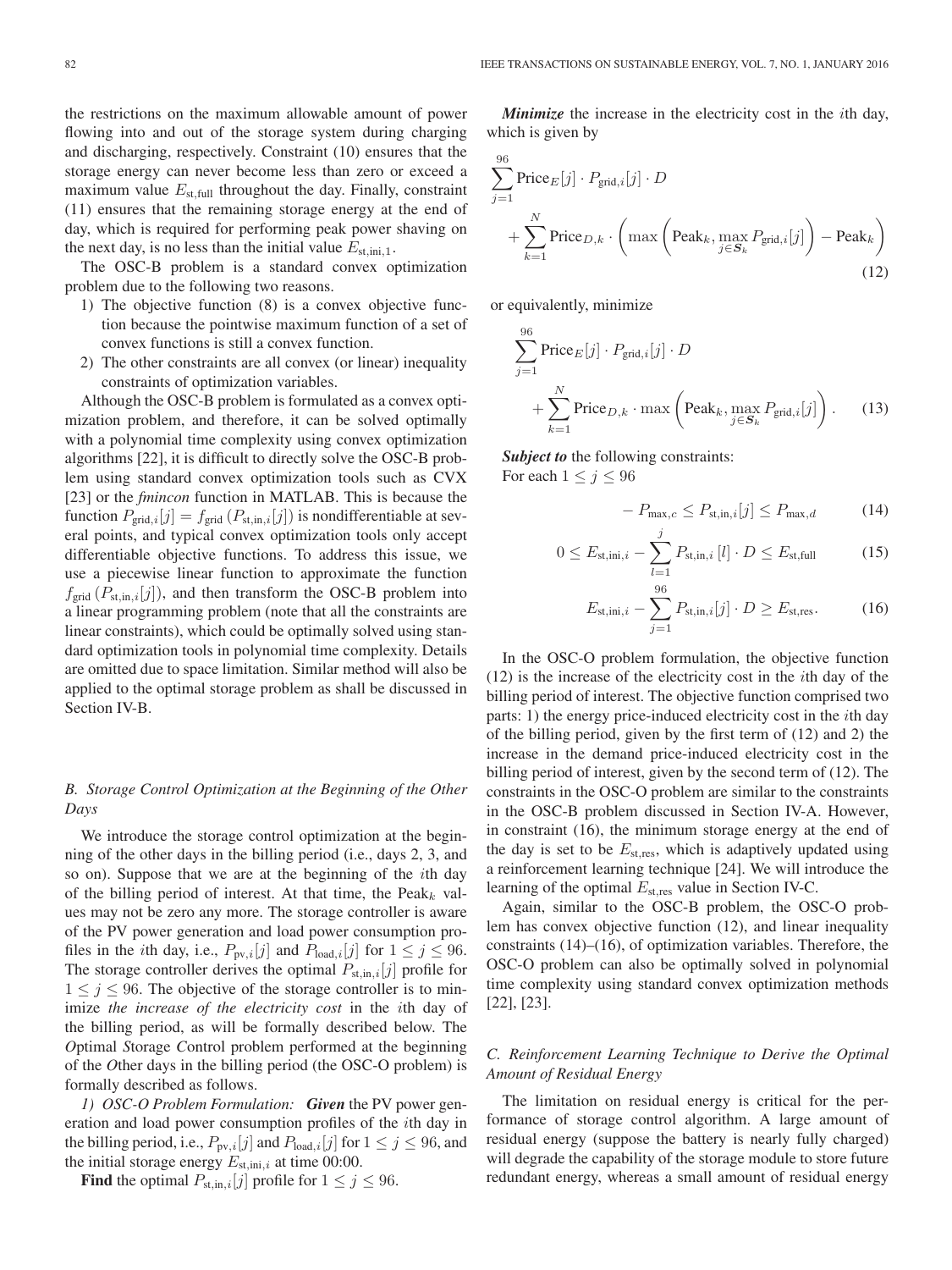(suppose the battery is nearly depleted) will degrade the capability of the storage module to perform peak shaving. Hence, the most critical task is the evaluation and selection of the  $E_{\rm st,res}$ value.

We propose a reinforcement learning-based technique [24] to adaptively derive the optimal value of  $E_{\text{st,res}}$  along with system operation. A reinforcement learning framework has a set of states *S* and a set of actions *A* to choose at each state. In this problem, a state  $s \in S$  is a specific amount of remaining energy at the beginning of each day  $i$  (i.e., the residual energy for the previous day), whereas an action  $a \in A$  corresponds to a specific  $E_{\text{st,res}}$  value at the end of the *i*th day. In reinforcement learning, we maintain a value function  $Q(s, a)$  for each stateaction pair (s, a). Q (s, a) stores the *estimation of the expected discounted total electricity cost* when starting at state s and taking action  $a$  [24]. At the beginning of each day i (suppose the state is s),<sup>3</sup> the storage controller selects the optimal action  $a$ (which corresponds to a specific  $E_{\text{st,res}}$  value) with the smallest  $Q(s, a)$  value, and consequently, performs optimization of storage charging/discharging (i.e., the OSC-O optimization). At the end of the ith day, the storage controller evaluates the value function  $Q(s, a)$  of state-action pair  $(s, a)$  using the following value updating rule:

$$
Q(s, a) \leftarrow (1 - \alpha) \cdot Q(s, a) + \alpha \cdot \left( \text{Cost} + \gamma \cdot \min_{a'} Q(s', a') \right) \tag{17}
$$

where  $s'$  is the observed next state at the end of the *i*th day, Cost is the cost increase in the *i*th day as defined in (12),  $\gamma$  is the discount factor, and  $\alpha$  is a learning parameter. This learning technique is called Q-learning [24], and it produces the optimal  $E_{\rm st, res}$  value along with system operation. According to [24] and our experiments, we can get good learning results when  $\alpha$  is set around 0.05–0.15 and  $\gamma$  is set around 0.85–0.95. Detailed procedure of the learning algorithm in each day  $i$  is provided in Algorithm 1.

**Algorithm 1.** Reinforcement learning-based optimization of the residual energy  $E_{\rm st,res}$ 

At the beginning of each day  $i$  (suppose we are currently in state s):

Choose action  $\alpha$  (which corresponds to a specific  $E_{\text{st,res}}$ value) with the smallest  $Q(s, a)$  value.

Perform optimization of storage charging/discharging (i.e., the OSC-O optimization) correspondingly.

We arrive at the end of day  $i$  (suppose the observed next state is s ):

Evaluate the value function  $Q(s, a)$  of state-action pair  $(s, a)$  as shown in Eqn. (17).

## V. EXPERIMENTAL RESULTS

In this section, we present the simulation results on the effectiveness of the proposed accurate component model-based nearoptimal residential storage control algorithm. The PV power

<sup>3</sup>Note that this learning procedure is not used in the first day of a month, since we do not incorporate *E*st*,*res in the OSC-B problem.



Fig. 4. Daily energy price component in the second type of electricity price function.

profiles used in our experiments are measured at Duffield, VA, in the year 2007, whereas the electric load data come from the Baltimore Gas and Electric Company, also measured in the year 2007 [25]. We add some random peaks to the electric load profiles. The algorithm is implemented in MATLAB and executes on a computer with an Intel Core i7-3770 CPU running at 3.40 GHz.

We use two types of electricity price functions. The first type of electricity price function is a real price function similar to [12] and [13], given as follows. The energy price component is given by: 0.01879 \$/kWh during 00:00 to 09:59 and 20:00 to 23:59, 0.03952 \$/kWh during 10:00 to 12:59 and 17:00 to 19:59, 0.04679 \$/kWh during 13:00 to 16:59. For the monthly demand price component, there are three price periods in a day: 1) the "high peak" period from 13:00 to 16:59, with demand price of 9.00 \$/kW; 2) the "low peak" period from 10:00 to 12:59 and from 17:00 to 19:59, with demand price of 3.25 \$/kW; and 3) the "overall" period from 00:00 to 23:59 (the whole day), with demand price of 5.00 \$/kW. The second type is a synthesized electricity price function. The energy price component over a day is demonstrated in Fig. 4. For the monthly demand price component, we consider only one "high peak" period from 18:00 to 21:59 with demand price of 9.00 \$/kW, whereas the rest is "low peak" period.

We compare the performances (in terms of actual cost and cost-saving capabilities as shall be defined later) of the proposed near-optimal storage control algorithm with the baseline algorithm. The baseline algorithm charges the storage system from the Grid during the "off peak" period (00:00 to 09:59 and 20:00 to 23:59 in the first type of electricity price function or 00:00 to 17:59 and 22:00 to 23:59 in the second type of electricity price function) with constant charging power, and distributes energy stored in the storage system evenly in the "high peak" period. We define the *cost-saving capability* of a storage control algorithm (the proposed algorithm or the baseline algorithm) to be the total cost saving over a billing period due to the additional storage system, compared with the same residential Smart Grid user equipped only with the PV system.

## *A. Simulation Results Using the First Type of Electricity Price Function*

First, we show experimental results based on the first type of electricity price function. Fig. 5 illustrates the comparison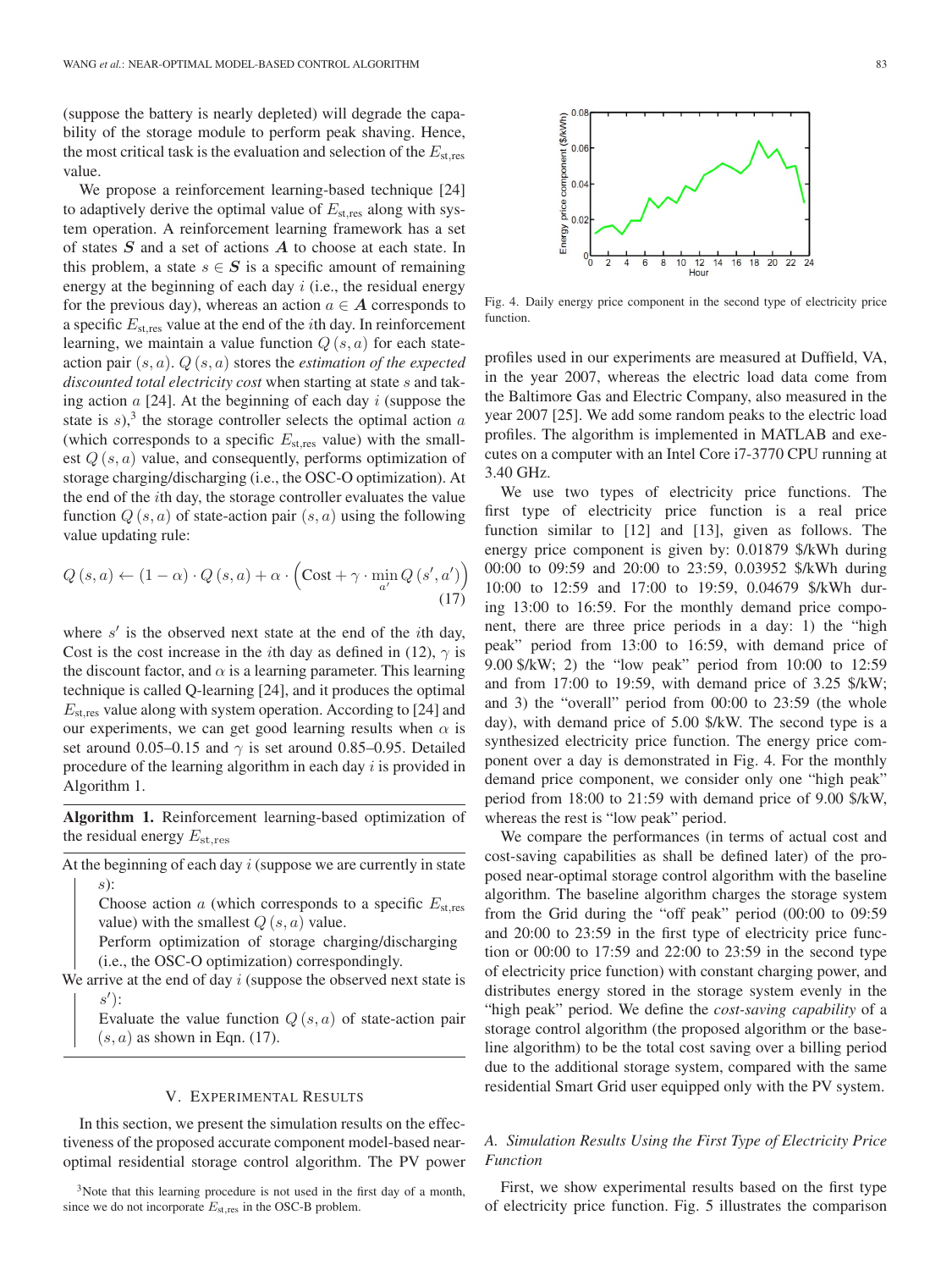

Fig. 5. Comparison results on the actual electricity cost on every month throughout a year.

#### TABLE I

IMPROVEMENT IN COST-SAVING CAPABILITY OF THE PROPOSED ALGORITHM WITH LEARNING-BASED OPTIMIZATION OF RESIDUAL ENERGY COMPARED WITH THE BASELINE ALGORITHM, WHEN THE STORAGE CAPACITY IS 45 AH, UNDER THE FIRST TYPE OF PRICE FUNCTION

| Month       | Jan. | Feb. | Mar. | Apr. |
|-------------|------|------|------|------|
| Improvement | 164% | 167% | 60%  | 90%  |
| Month       | May  | Jun. | Jul. | Aug. |
| Improvement | 55%  | 59%  | 67%  | 85%  |
| Month       | Sep. | Oct. | Nov. | Dec. |
| Improvement | 79%  | 81%  | 145% | 87%  |

results on the actual electricity cost on every month throughout a year, among the proposed near-optimal storage control algorithm with learning-based optimization of residual energy, the baseline algorithm, and the residential user equipped only with the PV system (no energy storage). The capacity of the storage system is set to be 45 Ah. We can observe that the proposed near-optimal residential storage control algorithm consistently outperforms the baseline algorithm in energy cost reductions.

For more quantitative results, Table I illustrates the comparison results on the cost-saving capabilities between the proposed near-optimal storage control algorithm and the baseline algorithm on every month throughout a year, when the capacity of the storage system is 45 Ah. The improvement in cost-saving capabilities using the proposed algorithm is provided in the table. Table II shows the comparison results on the same testing data when the capacity of the storage system is 60 Ah. Experimental results demonstrate that the optimal amount of residual energy at the end of each day is around 20%–40% of the full energy capacity of the storage system. We can see from the two tables that the proposed near-optimal residential storage control algorithm consistently outperforms the baseline algorithm, with a maximum improvement of 191% (i.e.,  $2.91 \times$ ) on the cost-saving capability (on February, 60-Ah storage capacity). Furthermore, it can be observed that the proposed storage control algorithm demonstrates more significant improvement on the cost-saving capability over the baseline system when the storage system has a capacity of 60 Ah. It also achieves

TABLE II IMPROVEMENT IN COST-SAVING CAPABILITY OF THE PROPOSED ALGORITHM WITH LEARNING-BASED OPTIMIZATION OF RESIDUAL ENERGY COMPARED WITH THE BASELINE ALGORITHM, WHEN THE STORAGE CAPACITY IS 60 AH, UNDER THE FIRST TYPE OF PRICE **FUNCTION** 

| Month       | Jan. | Feb. | Mar. | Apr. |
|-------------|------|------|------|------|
| Improvement | 183% | 191% | 69%  | 97%  |
| Month       | May  | Jun. | Jul. | Aug. |
| Improvement | 52%  | 67%  | 77%  | 99%  |
| Month       | Sep. | Oct. | Nov. | Dec. |
| Improvement | 87%  | 92%  | 159% | 97%  |

#### TABLE III

IMPROVEMENT IN COST-SAVING CAPABILITY OF THE PROPOSED ALGORITHM WITH THE BASELINE ALGORITHM, WHEN THE STORAGE CAPACITY IS 60 AH, UNDER THE FIRST TYPE OF PRICE FUNCTION, AND ACCOUNTING FOR PREDICTION INACCURACIES

| Month       | Jan. | Feb. | Mar. | Apr. |
|-------------|------|------|------|------|
| Improvement | 115% | 101% | 49%  | 86%  |
| Month       | May  | Jun. | Jul. | Aug. |
| Improvement | 38%  | 54%  | 26%  | 47%  |
| Month       | Sep. | Oct. | Nov. | Dec. |
| Improvement | 91%  | 71%  | 47%  | 118% |

higher cost-saving capability during the winter than during the summer. The reason is that the peak load power consumption generally occurs in the "high peak" price period in the summer, and therefore, the baseline algorithm achieves relatively higher performance by distributing the storage energy only in the "high peak" periods.

Next, we consider the effect of prediction inaccuracies in PV power generation and load power consumption predictions. As reported in [6], the above prediction inaccuracies can be lower than 8%. Hence, we assume 8% prediction inaccuracies of PV power generation and load power consumption predictions, and illustrate in Table III the comparison results on the cost-saving capabilities between the proposed near-optimal storage control algorithm and the baseline algorithm on every month throughout a year (the storage capacity is 45 Ah). We can observe that the performance gains in Table III are generally lower than those in Table I (when prediction inaccuracies are not accounted for). But still, we can achieve up to 117.6% improvement in cost-saving capabilities when applying the proposed control algorithm.

# *B. Simulation Results Using the Second Type of Electricity Price Function*

Next, we show experimental results based on the second type of electricity price function. We only show experimental results on the 60-Ah storage system due to space limitation. Table IV illustrates the comparison results on the cost-saving capabilities between the proposed near-optimal storage control algorithm with learning-based optimization of residual energy and the baseline algorithm on every month throughout a year. Experimental results demonstrate that in this case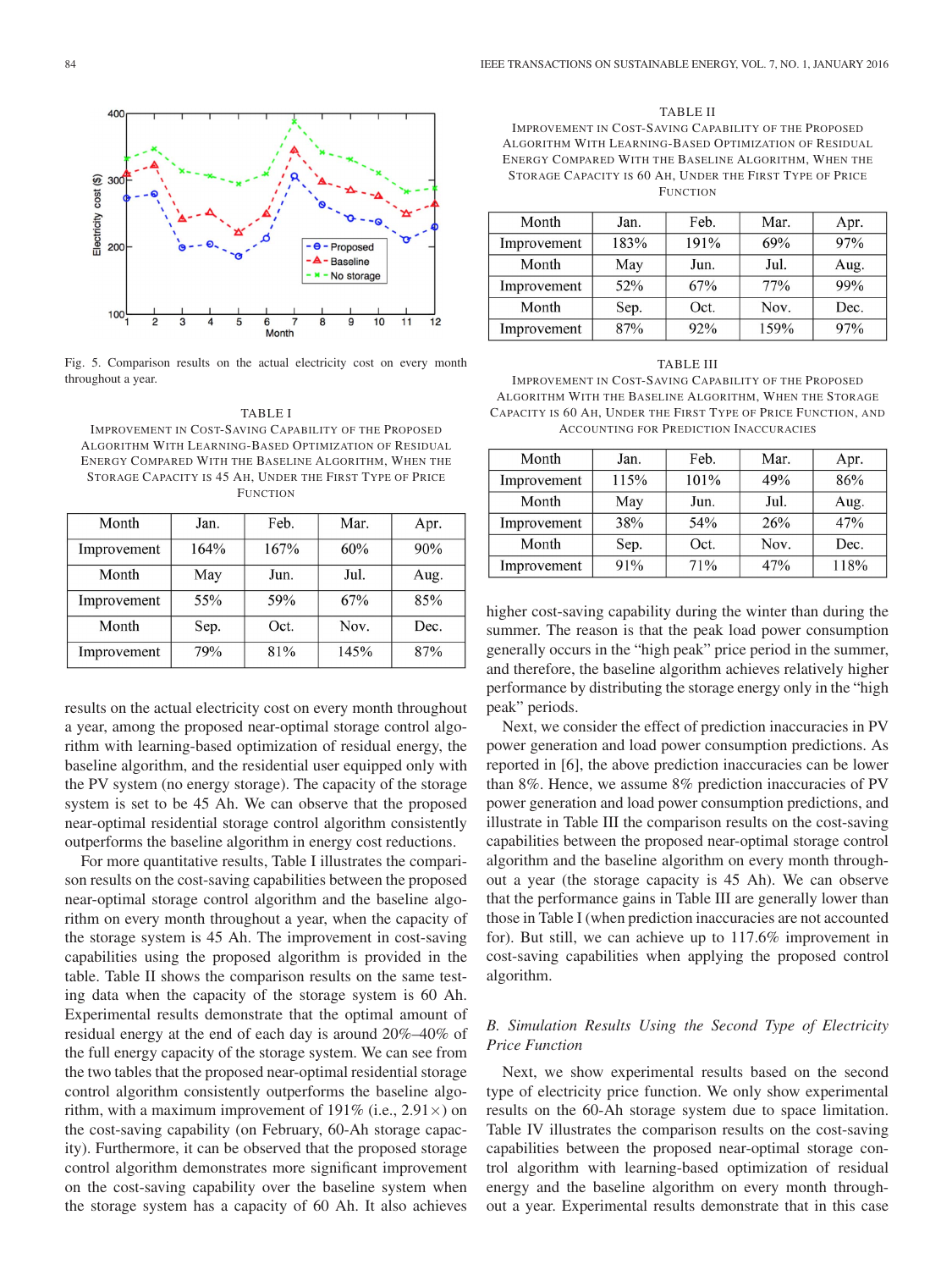TABLE IV IMPROVEMENT IN COST-SAVING CAPABILITY OF THE PROPOSED ALGORITHM WITH LEARNING-BASED OPTIMIZATION OF RESIDUAL ENERGY COMPARED WITH THE BASELINE ALGORITHM, UNDER THE SECOND TYPE OF PRICE FUNCTION

| Month       | Jan. | Feb. | Mar. | Apr. |
|-------------|------|------|------|------|
| Improvement | 36%  | 60%  | 42%  | 42%  |
| Month       | May  | Jun. | Jul. | Aug. |
| Improvement | 41%  | 24%  | 39%  | 46%  |
| Month       | Sep. | Oct. | Nov. | Dec. |
| Improvement | 37%  | 23%  | 51%  | 72%  |

the optimal amount of residual energy at the end of each day is around 10%–20% of the full energy capacity of the storage system, which is less than that in the former case. Once again, the proposed near-optimal residential storage control algorithm consistently outperforms the baseline algorithm, with a maximum improvement of 72% on the cost-saving capability. However, one can notice that the improvement is less significant than the results on the first type of electricity price function. This is because the energy cost due to demand price component is less significant compared with that due to energy price component in this case, which will degrade the improvement achieved by the proposed near-optimal solution (because the proposed solution is the most effective in reducing cost due to the demand price component).

## VI. CONCLUSION

In this paper, we address the problem of integrating residential PV power generation and storage systems into the Smart Grid for simultaneous peak power shaving and total electricity cost minimization over a billing period, making use of the dynamic energy pricing models. The residential storage control should effectively mitigate the inevitable prediction errors and properly account for the energy loss in storage charging/discharging and in power conversion circuitries. Based on the PV power generation and load power consumption prediction methods in our previous papers, we propose an accurate component model-based near-optimal storage control algorithm accounting for these aspects. We effectively implement the near-optimal storage control algorithm by solving a convex optimization problem at the beginning of each day with polynomial time complexity. We adopt reinforcement learning technique to adaptively determine the amount of residue energy in the energy storage module at the end of each day in a billing period.

#### **REFERENCES**

- [1] Y. Wang, X. Lin, and M. Pedram, "Accurate component model based optimal control for energy storage systems in households with photovoltaic modules," in *Proc. IEEE Green Technol. Conf. (GTC)*, 2013, pp. 28–34.
- [2] L. D. Kannberg *et al.*, "GridWise<sup>TM</sup>: The benefits of a transformed energy system," Pacific Northwest Nat. Lab., Richland, WA, USA, PNNL-14396, Sep. 2003.
- [3] S. M. Amin and B. F. Wollenberg, "Toward a smart grid: Power delivery for the 21st century," *IEEE Power Energy Mag.*, vol. 3, no. 5, pp. 34–41, Sep./Oct. 2005.
- [4] S. Kishore and L. V. Snyder, "Control mechanisms for residential electricity demand in SmartGrids," in *Proc. IEEE Smart Grid Commun.*, 2010, pp. 443–448.
- [5] S. Caron and G. Kesidis, "Incentive-based energy consumption scheduling algorithms for the Smart Grid," in *Proc. IEEE Smart Grid Commun.*, 2010, pp. 391–396.
- [6] Y. Wang, S. Yue, L. Kerofsky, S. Deshpande, and M. Pedram, "A hierarchical control algorithm for managing electrical energy storage systems in homes equipped with PV power generation," in *Proc. IEEE Green Technol. Conf. (GTC)*, 2012, pp. 1–6.
- [7] A. Mohd, E. Ortjohann, A. Schmelter, N. Hamsic, and D. Morton, "Challenges in integrating distributed energy storage systems into future smart grid," in *Proc. Int. Symp. Ind. Electron. (ISIE)*, 2008, pp. 1627– 1632.
- [8] I. Koutsopoulos, V. Hatzi, and L. Tassiulas, "Optimal energy storage control policies for the smart power grid," in *Proc. IEEE Int. Conf. Smart Grid Commun.*, Oct. 2011, pp. 475–480.
- [9] T. Cui, Y. Wang, H. Goudarzi, S. Nazarian, and M. Pedram, "Profit maximization for utility companies in an oligopolistic energy market with dynamic prices," in *Proc. Online Green Commun. Conf.*, 2012, pp. 86–91.
- [10] T. Esram, J. Kimball, P. Krein, P. Chapman, and P. Midya, "Dynamic maximum power point tracking of photovoltaic arrays using ripple correlation control," *IEEE Trans. Power Electron.*, vol. 21, no. 5, pp. 1282– 1291, Sep. 2006.
- [11] Y. Kim, N. Chang, Y. Wang, and M. Pedram, "Maximum power transfer tracking for a photovoltaic-supercapacitor energy system," in *Proc. Int. Symp. Low Power Electron. Des. (ISLPED)*, 2010, pp. 307–312.
- [12] Los Angeles Department of Water & Power. (2011). *Electric Rates* [Online]. Available: http://www.ladwp.com/ladwp/cms/ladwp001752. jsp
- [13] Consolidated Edison Company of New York, Inc. (2012). "Service classification no. 1—Residential and religious.'
- [14] T. Hiyama and K. Kitabayashi, "Neural network based estimation of maximum power generation from PV module using environmental information," *IEEE Trans. Energy Convers.*, vol. 12, no. 3, pp. 241–247, Sep. 1997.
- [15] L. Martin, L. F. Zarzalejo, J. Polo, A. Navarro, R. Marchante, and M. Cony, "Prediction of global solar irradiance based on time series analysis: Application to solar thermal power plants energy production planning," *Sol. Energy*, vol. 84, no. 10, pp. 1772–1781, Oct. 2010.
- [16] T. Senjyu, H. Takara, K. Uezato, and T. Funabashi, "One-hour-ahead load forecasting using neural network," *IEEE Trans. Power Syst.*, vol. 17, no. 1, pp. 113–118, Feb. 2002.
- [17] C. Chen, B. Das, and D. J. Cook, "Energy prediction based on resident's activity," in *Proc. Int. Workshop Knowl. Discovery Sens. Data (SensorKDD'10)*, 2010, pp. 1–7.
- [18] L. Wei and Z.-H. Han, "Short-term power load forecasting using improved ant colony clustering," in *Proc. Int. Workshop Knowl. Discov. Data Min. (WKDD)*, 2008, pp. 221–224.
- [19] D. Linden and T. B. Reddy, *Handbook of Batteries*. New York, NY, USA: McGraw-Hill, 2001.
- [20] M. Pedram, N. Chang, Y. Kim, and Y. Wang, "Hybrid electrical energy storage systems," in *Proc. Int. Symp. Low Power Electron. Des. (ISLPED)*, 2010, pp. 363–368.
- [21] D. Shin, Y. Wang, Y. Kim, J. Seo, N. Chang, and M. Pedram, "Batterysupercapacitor hybrid system for high-rate pulsed load applications," in *Proc. Des. Autom. Test Eur. (DATE)*, 2011, pp. 1–4.
- [22] S. Boyd and L. Vandenberghe, *Convex Optimization*. Cambridge, U.K.: Cambridge Univ. Press, 2004.
- [23] M. Grant and S. Boyd. (2011, February). *CVX: Matlab Software for Disciplined Convex Programming, Version 1.21* [Online]. Available: http://cvxr.com/cvx
- [24] R. S. Sutton and A. G. Barto, *Reinforcement Learning: An Introduction*. Cambridge, MA, USA: MIT Press, 1998.
- [25] Baltimore Gas and Electric Company. (2011). *Historical Load Data* [Online]. Available: https://supplier.bge.com/LoadProfiles\_ EnergySettlement/historicalloaddata.htm
- [26] M. Nymand and M. Andersen, "High-efficiency isolated boost dc-dc converter for high-power low-voltage fuel-cell applications," *IEEE Trans. Ind. Electron.*, vol. 57, no. 2, pp. 505–514, Feb. 2010.
- [27] S. Park, Y. Wang, Y. Kim, N. Chang, and M. Pedram, "Battery management for grid-connected PV systems with a battery," in *Proc. ACM/IEEE Int. Symp. Low Power Electron. Des. (ISLPED)*, 2012, pp. 115–120.